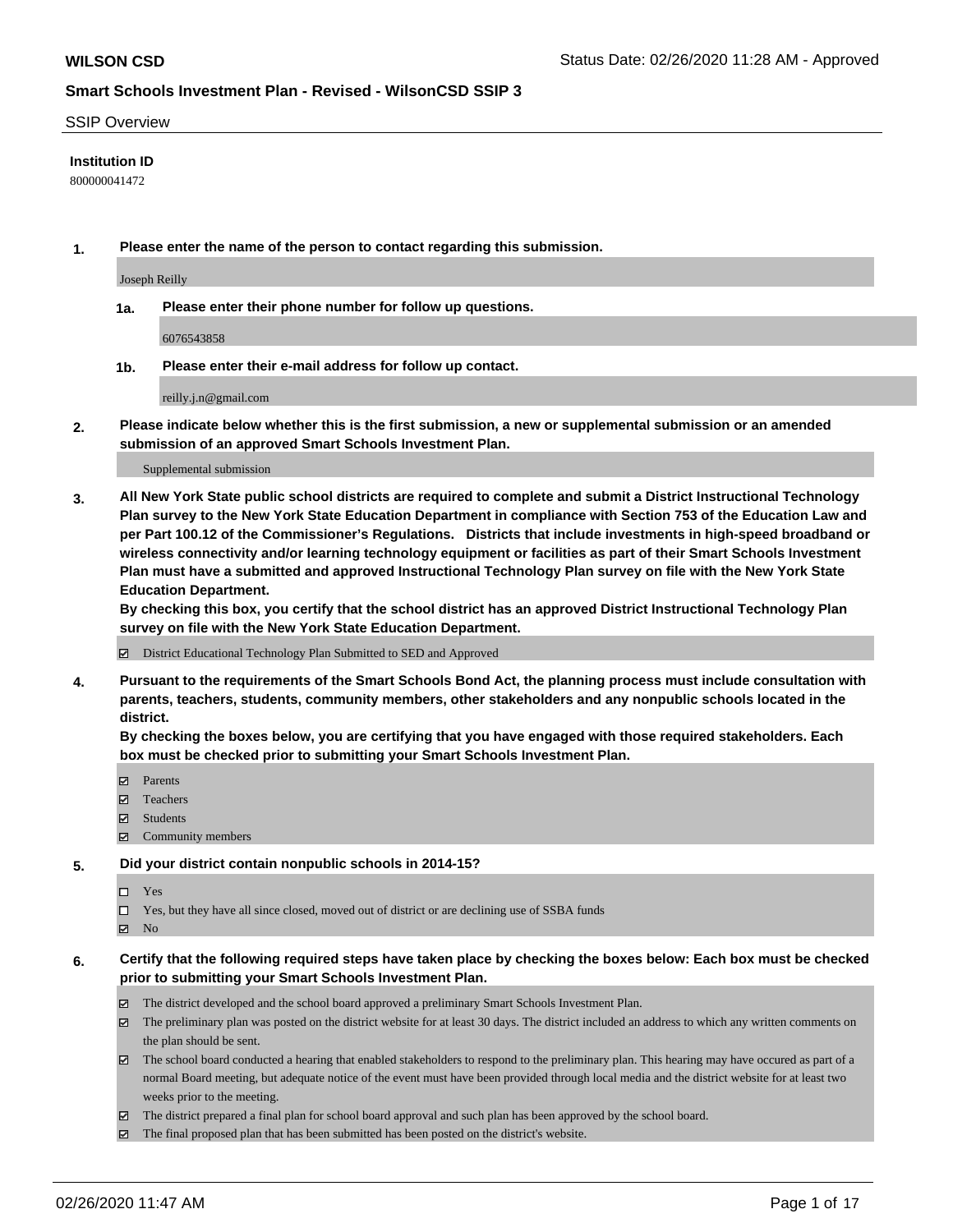SSIP Overview

**6a. Please upload the proposed Smart Schools Investment Plan (SSIP) that was posted on the district's website, along with any supporting materials. Note that this should be different than your recently submitted Educational Technology Survey. The Final SSIP, as approved by the School Board, should also be posted on the website and remain there during the course of the projects contained therein.**

Wilson Smartschool Proposal September 2018 revised.pdf

**6b. Enter the webpage address where the final Smart Schools Investment Plan is posted. The Plan should remain posted for the life of the included projects.**

https://www.wilsoncsd.org/Page/1145

**7. Please enter an estimate of the total number of students and staff that will benefit from this Smart Schools Investment Plan based on the cumulative projects submitted to date.**

1,427

**8. An LEA/School District may partner with one or more other LEA/School Districts to form a consortium to pool Smart Schools Bond Act funds for a project that meets all other Smart School Bond Act requirements. Each school district participating in the consortium will need to file an approved Smart Schools Investment Plan for the project and submit a signed Memorandum of Understanding that sets forth the details of the consortium including the roles of each respective district.**

 $\Box$  The district plans to participate in a consortium to partner with other school district(s) to implement a Smart Schools project.

### **9. Please enter the name and 6-digit SED Code for each LEA/School District participating in the Consortium.**

| Partner LEA/District | ISED BEDS Code |
|----------------------|----------------|
| (No Response)        | (No Response)  |

### **10. Please upload a signed Memorandum of Understanding with all of the participating Consortium partners.**

(No Response)

**11. Your district's Smart Schools Bond Act Allocation is:**

\$1,158,784

#### **12. Final 2014-15 BEDS Enrollment to calculate Nonpublic Sharing Requirement**

|            | Public Enrollment | Nonpublic Enrollment | Total Enrollment | Nonpublic Percentage |
|------------|-------------------|----------------------|------------------|----------------------|
| Enrollment | .181              |                      | .181.00          | 0.00                 |

**13. This table compares each category budget total, as entered in that category's page, to the total expenditures listed in the category's expenditure table. Any discrepancies between the two must be resolved before submission.**

|                                          | Sub-Allocations | <b>Expenditure Totals</b> | Difference |
|------------------------------------------|-----------------|---------------------------|------------|
| <b>School Connectivity</b>               | 0.00            | 0.00                      | 0.00       |
| Connectivity Projects for<br>Communities | 0.00            | 0.00                      | 0.00       |
| Classroom Technology                     | 294,179.00      | 294,179.00                | 0.00       |
| Pre-Kindergarten Classrooms              | 0.00            | 0.00                      | 0.00       |
| Replace Transportable<br>Classrooms      | 0.00            | 0.00                      | 0.00       |
| <b>High-Tech Security Features</b>       | 0.00            | 0.00                      | 0.00       |
| Nonpublic Loan                           | 0.00            | 0.00                      | 0.00       |
| Totals:                                  |                 |                           |            |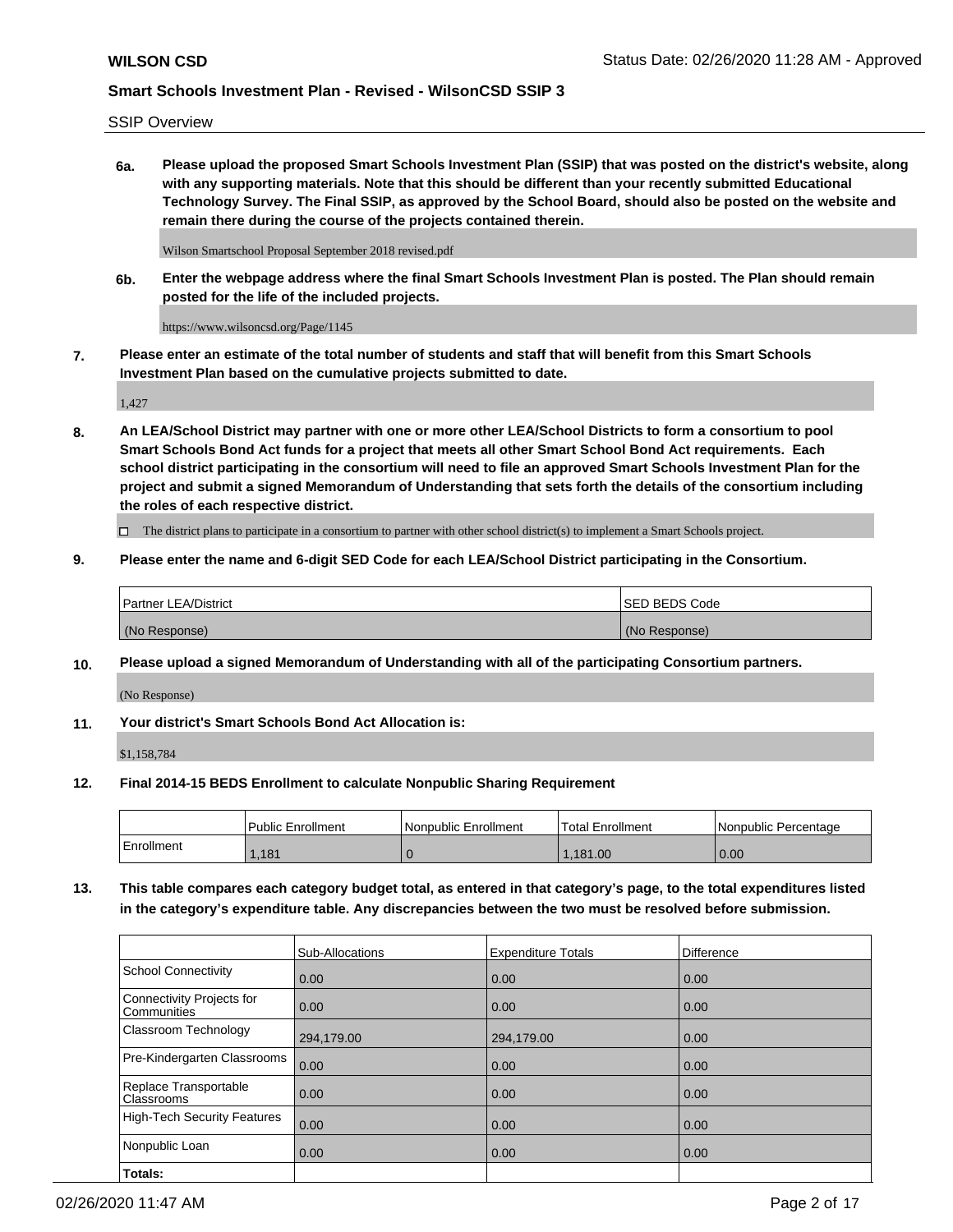SSIP Overview

| <b>Sub-Allocations</b> | Expenditure Totals | <b>Difference</b> |
|------------------------|--------------------|-------------------|
| 294,179                | 294,179            | 0                 |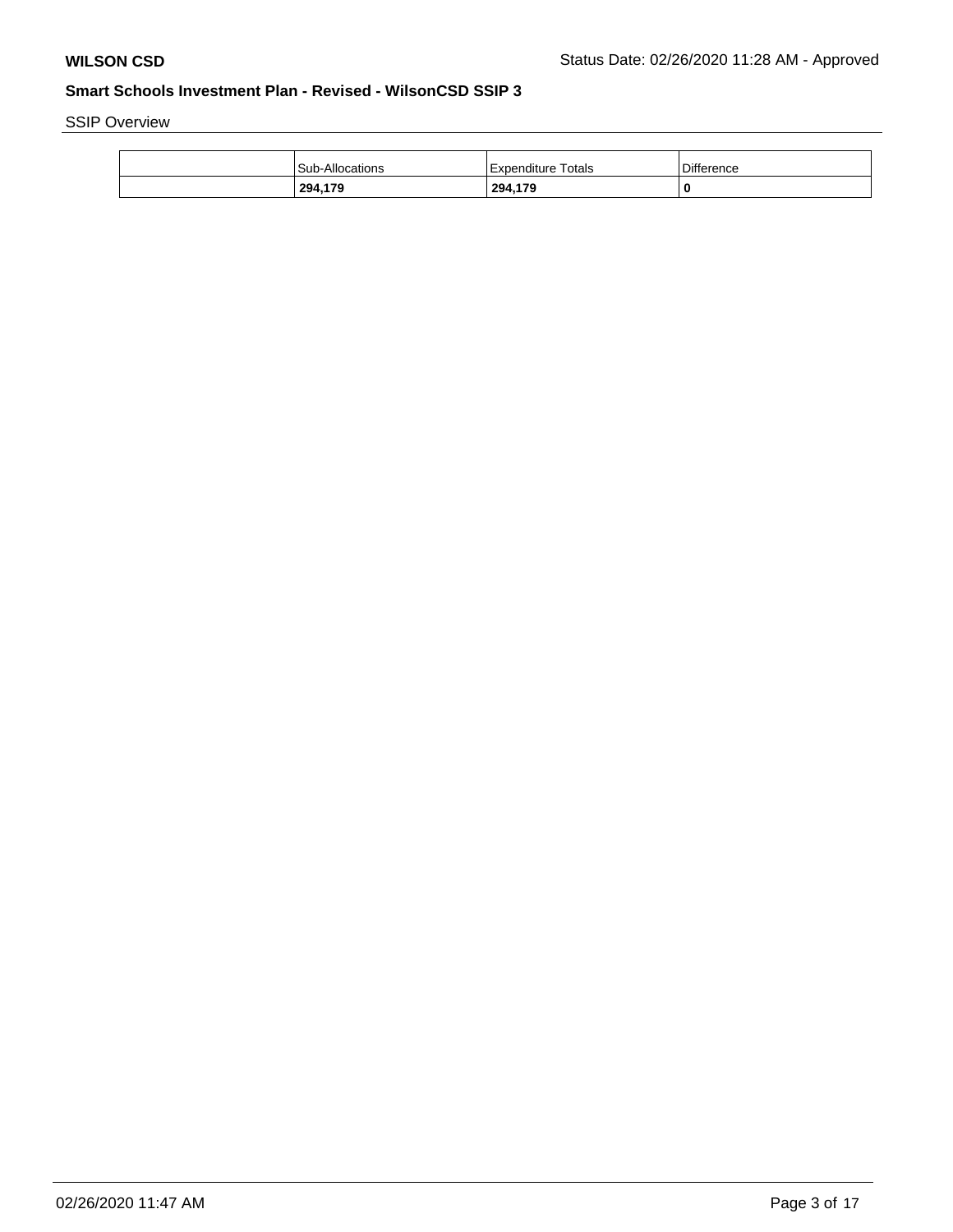School Connectivity

- **1. In order for students and faculty to receive the maximum benefit from the technology made available under the Smart Schools Bond Act, their school buildings must possess sufficient connectivity infrastructure to ensure that devices can be used during the school day. Smart Schools Investment Plans must demonstrate that:**
	- **• sufficient infrastructure that meets the Federal Communications Commission's 100 Mbps per 1,000 students standard currently exists in the buildings where new devices will be deployed, or**
	- **• is a planned use of a portion of Smart Schools Bond Act funds, or**
	- **• is under development through another funding source.**

**Smart Schools Bond Act funds used for technology infrastructure or classroom technology investments must increase the number of school buildings that meet or exceed the minimum speed standard of 100 Mbps per 1,000 students and staff within 12 months. This standard may be met on either a contracted 24/7 firm service or a "burstable" capability. If the standard is met under the burstable criteria, it must be:**

**1. Specifically codified in a service contract with a provider, and**

**2. Guaranteed to be available to all students and devices as needed, particularly during periods of high demand, such as computer-based testing (CBT) periods.**

**Please describe how your district already meets or is planning to meet this standard within 12 months of plan submission.**

(No Response)

**1a. If a district believes that it will be impossible to meet this standard within 12 months, it may apply for a waiver of this requirement, as described on the Smart Schools website. The waiver must be filed and approved by SED prior to submitting this survey.**

 $\Box$  By checking this box, you are certifying that the school district has an approved waiver of this requirement on file with the New York State Education Department.

**2. Connectivity Speed Calculator (Required). If the district currently meets the required speed, enter "Currently Met" in the last box: Expected Date When Required Speed Will be Met.**

|                  | l Number of     | Required Speed | Current Speed in | Expected Speed  | <b>Expected Date</b>                    |
|------------------|-----------------|----------------|------------------|-----------------|-----------------------------------------|
|                  | <b>Students</b> | In Mbps        | l Mbps           | Ito be Attained | When Required                           |
|                  |                 |                |                  |                 | l Within 12 Months ISpeed Will be Met l |
| Calculated Speed | (No Response)   | 0.00           | (No Response)    | (No Response)   | (No Response)                           |

**3. Describe how you intend to use Smart Schools Bond Act funds for high-speed broadband and/or wireless connectivity projects in school buildings.**

(No Response)

**4. Describe the linkage between the district's District Instructional Technology Plan and how the proposed projects will improve teaching and learning. (There should be a link between your response to this question and your responses to Question 1 in Section IV - NYSED Initiatives Alignment: "Explain how the district use of instructional technology will serve as a part of a comprehensive and sustained effort to support rigorous academic standards attainment and performance improvement for students."** 

**Your answer should also align with your answers to the questions in Section II - Strategic Technology Planning and the associated Action Steps in Section III - Action Plan.)**

(No Response)

**5. If the district wishes to have students and staff access the Internet from wireless devices within the school building, or in close proximity to it, it must first ensure that it has a robust Wi-Fi network in place that has sufficient bandwidth to meet user demand.**

**Please describe how you have quantified this demand and how you plan to meet this demand.**

(No Response)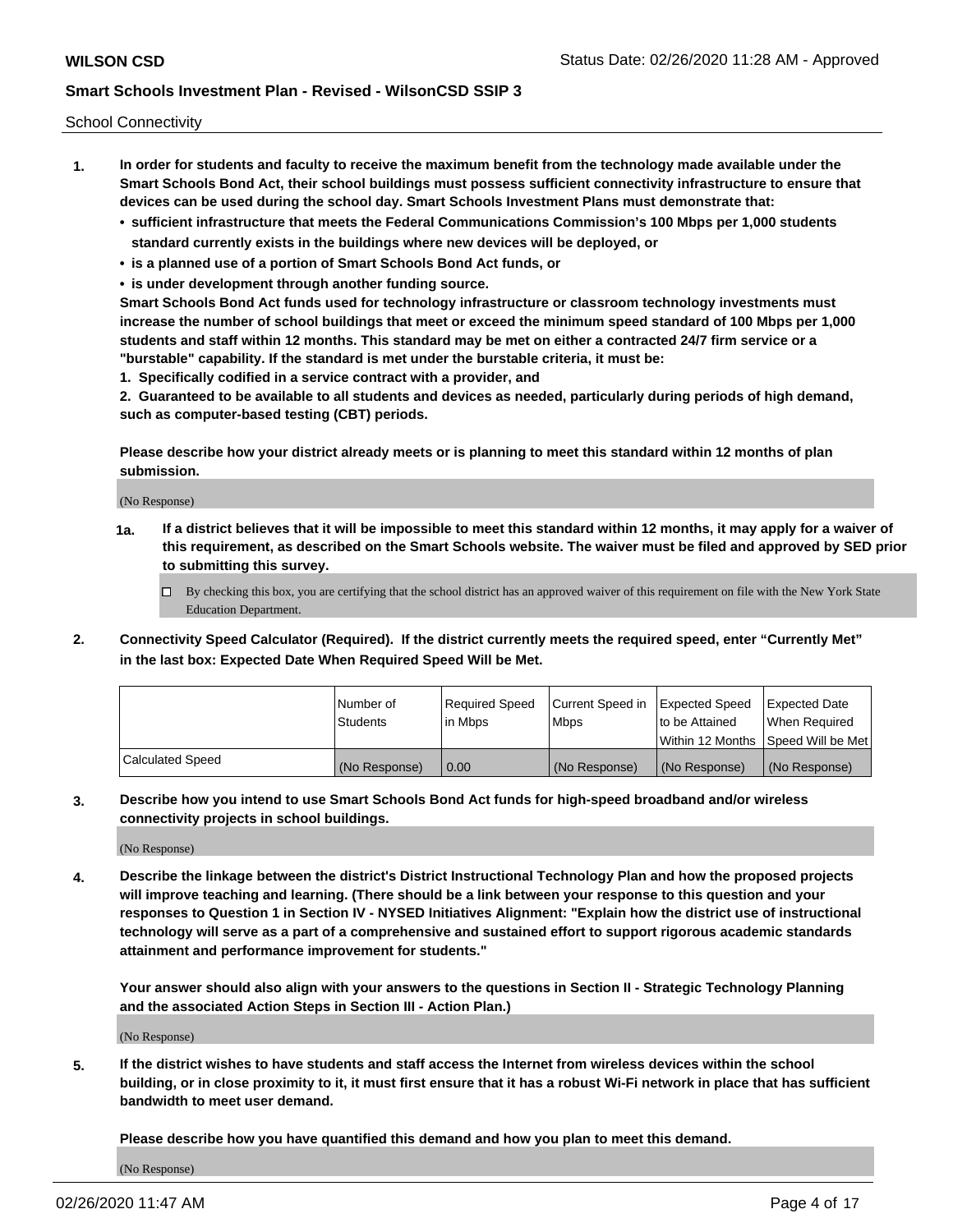School Connectivity

**6. Smart Schools plans with any expenditures in the School Connectivity category require a project number from the Office of Facilities Planning. Districts must submit an SSBA LOI and receive project numbers prior to submitting the SSIP. As indicated on the LOI, some projects may be eligible for a streamlined review and will not require a building permit.**

**Please indicate on a separate row each project number given to you by the Office of Facilities Planning.**

| Project Number |  |
|----------------|--|
| (No Response)  |  |

**7. Certain high-tech security and connectivity infrastructure projects may be eligible for an expedited review process as determined by the Office of Facilities Planning.**

### **Was your project deemed eligible for streamlined review?**

(No Response)

### **8. Include the name and license number of the architect or engineer of record.**

| Name          | License Number |
|---------------|----------------|
| (No Response) | (No Response)  |

#### **9. Public Expenditures – Loanable (Counts toward the nonpublic loan calculation)**

| Select the allowable expenditure type.<br>Repeat to add another item under each type. | <b>PUBLIC</b> Items to be<br>l Purchased | Quantity         | l Cost Per Item  | <b>Total Cost</b> |
|---------------------------------------------------------------------------------------|------------------------------------------|------------------|------------------|-------------------|
| (No Response)                                                                         | (No Response)                            | (No<br>Response) | (No<br>Response) | 0.00              |
|                                                                                       |                                          | 0                | 0.00             |                   |

### **10. Public Expenditures – Non-Loanable (Does not count toward nonpublic loan calculation)**

| Select the allowable expenditure<br>type.<br>Repeat to add another item under<br>each type. | <b>PUBLIC</b> Items to be purchased | Quantity      | Cost per Item | <b>Total Cost</b> |
|---------------------------------------------------------------------------------------------|-------------------------------------|---------------|---------------|-------------------|
| (No Response)                                                                               | (No Response)                       | (No Response) | (No Response) | 0.00              |
|                                                                                             |                                     |               | 0.00          |                   |

#### **11. Final 2014-15 BEDS Enrollment to calculate Nonpublic Sharing Requirement (no changes allowed.)**

|            | Public Enrollment | Nonpublic Enrollment | 'Total Enrollment | l Nonpublic Percentage |
|------------|-------------------|----------------------|-------------------|------------------------|
| Enrollment | .181              |                      | .181.00           | 0.00                   |

### **12. Total Public Budget - Loanable (Counts toward the nonpublic loan calculation)**

|                                                      | Public Allocations | <b>Estimated Nonpublic Loan</b><br>Amount | Estimated Total Sub-Allocations |
|------------------------------------------------------|--------------------|-------------------------------------------|---------------------------------|
| Network/Access Costs                                 | (No Response)      | 0.00                                      | 0.00                            |
| School Internal Connections and<br><b>Components</b> | (No Response)      | 0.00                                      | 0.00                            |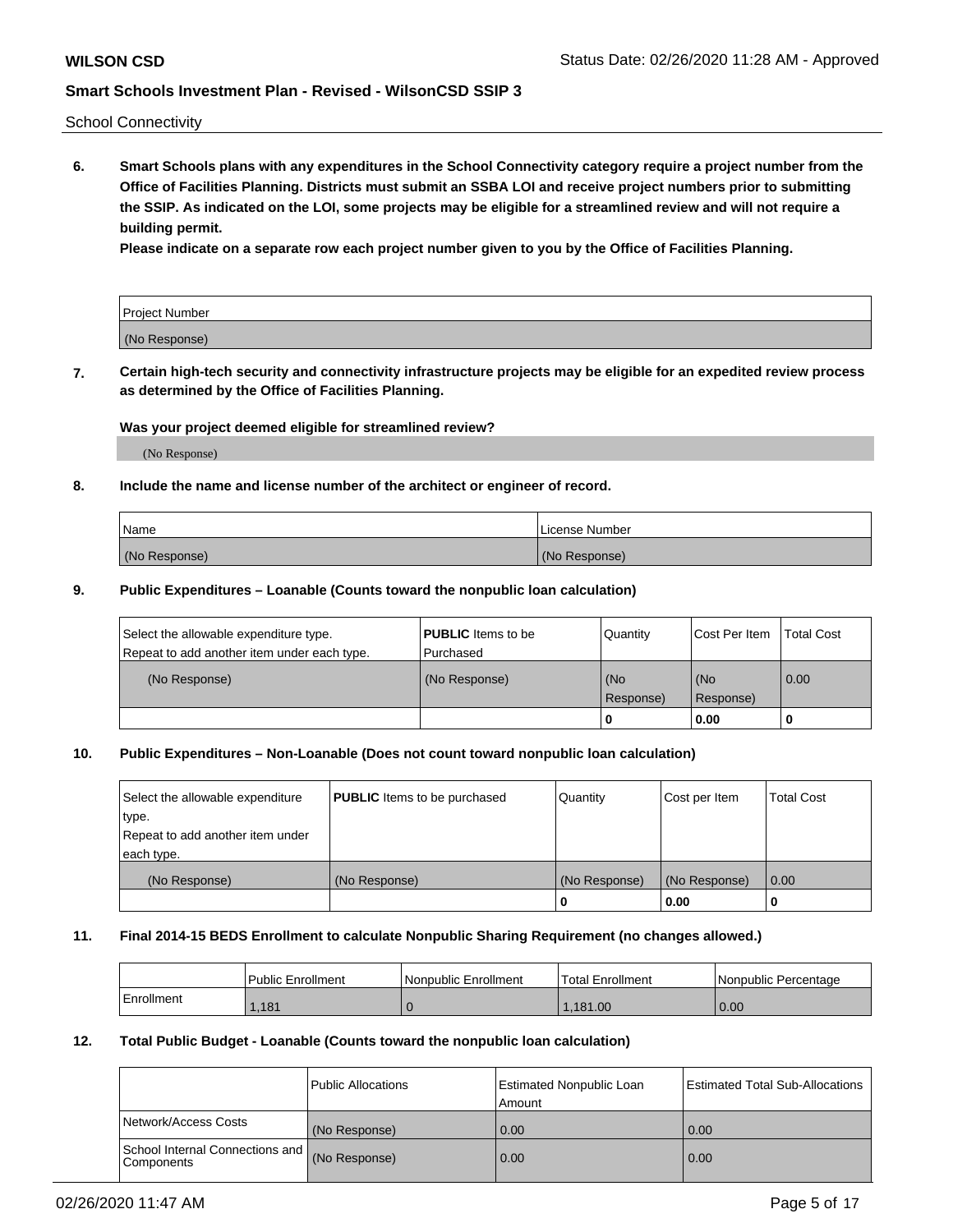School Connectivity

|              | Public Allocations | <b>Estimated Nonpublic Loan</b><br>Amount | <b>Estimated Total Sub-Allocations</b> |
|--------------|--------------------|-------------------------------------------|----------------------------------------|
| <b>Other</b> | (No Response)      | 0.00                                      | 0.00                                   |
| Totals:      | 0.00               | 0                                         |                                        |

## **13. Total Public Budget – Non-Loanable (Does not count toward the nonpublic loan calculation)**

|                                                   | Sub-<br>Allocation |
|---------------------------------------------------|--------------------|
| Network/Access Costs                              | (No Response)      |
| Outside Plant Costs                               | (No Response)      |
| <b>School Internal Connections and Components</b> | (No Response)      |
| <b>Professional Services</b>                      | (No Response)      |
| Testing                                           | (No Response)      |
| <b>Other Upfront Costs</b>                        | (No Response)      |
| <b>Other Costs</b>                                | (No Response)      |
| Totals:                                           | 0.00               |

## **14. School Connectivity Totals**

|                          | Total Sub-Allocations |
|--------------------------|-----------------------|
| Total Loanable Items     | 0.00                  |
| Total Non-Ioanable Items | 0.00                  |
| Totals:                  | 0                     |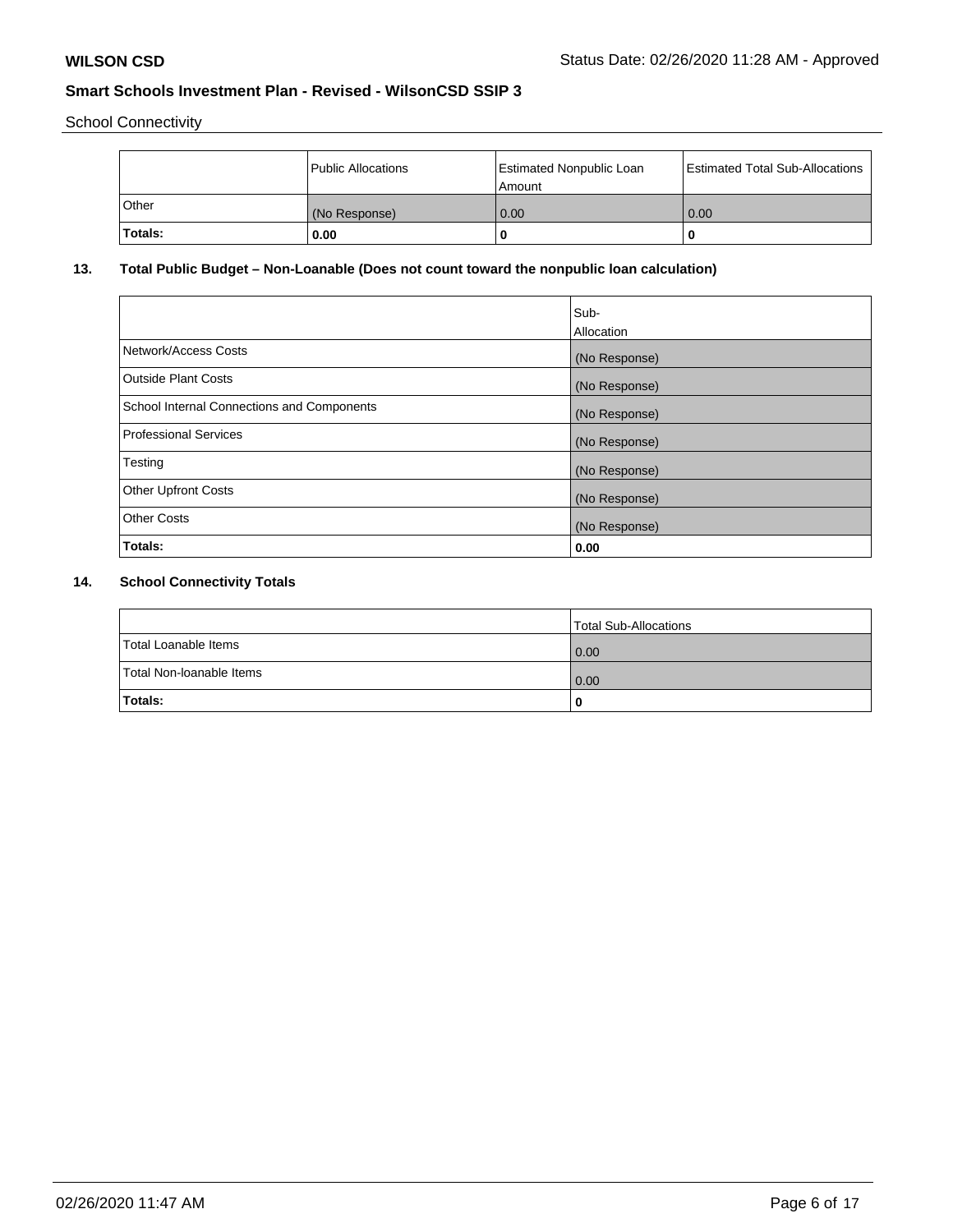Community Connectivity (Broadband and Wireless)

**1. Describe how you intend to use Smart Schools Bond Act funds for high-speed broadband and/or wireless connectivity projects in the community.**

(No Response)

**2. Please describe how the proposed project(s) will promote student achievement and increase student and/or staff access to the Internet in a manner that enhances student learning and/or instruction outside of the school day and/or school building.**

(No Response)

**3. Community connectivity projects must comply with all the necessary local building codes and regulations (building and related permits are not required prior to plan submission).**

 $\Box$  I certify that we will comply with all the necessary local building codes and regulations.

**4. Please describe the physical location of the proposed investment.**

(No Response)

**5. Please provide the initial list of partners participating in the Community Connectivity Broadband Project, along with their Federal Tax Identification (Employer Identification) number.**

| <b>Project Partners</b> | l Federal ID # |
|-------------------------|----------------|
| (No Response)           | (No Response)  |

**6. Please detail the type, quantity, per unit cost and total cost of the eligible items under each sub-category.**

| Select the allowable expenditure | Item to be purchased | Quantity      | Cost per Item | <b>Total Cost</b> |
|----------------------------------|----------------------|---------------|---------------|-------------------|
| type.                            |                      |               |               |                   |
| Repeat to add another item under |                      |               |               |                   |
| each type.                       |                      |               |               |                   |
| (No Response)                    | (No Response)        | (No Response) | (No Response) | 0.00              |
|                                  |                      | o             | 0.00          |                   |

**7. If you are submitting an allocation for Community Connectivity, complete this table.**

**Note that the calculated Total at the bottom of the table must equal the Total allocation for this category that you entered in the SSIP Overview overall budget.**

|                                    | Sub-Allocation |
|------------------------------------|----------------|
| Network/Access Costs               | (No Response)  |
| Outside Plant Costs                | (No Response)  |
| <b>Tower Costs</b>                 | (No Response)  |
| <b>Customer Premises Equipment</b> | (No Response)  |
| <b>Professional Services</b>       | (No Response)  |
| Testing                            | (No Response)  |
| <b>Other Upfront Costs</b>         | (No Response)  |
| <b>Other Costs</b>                 | (No Response)  |
| Totals:                            | 0.00           |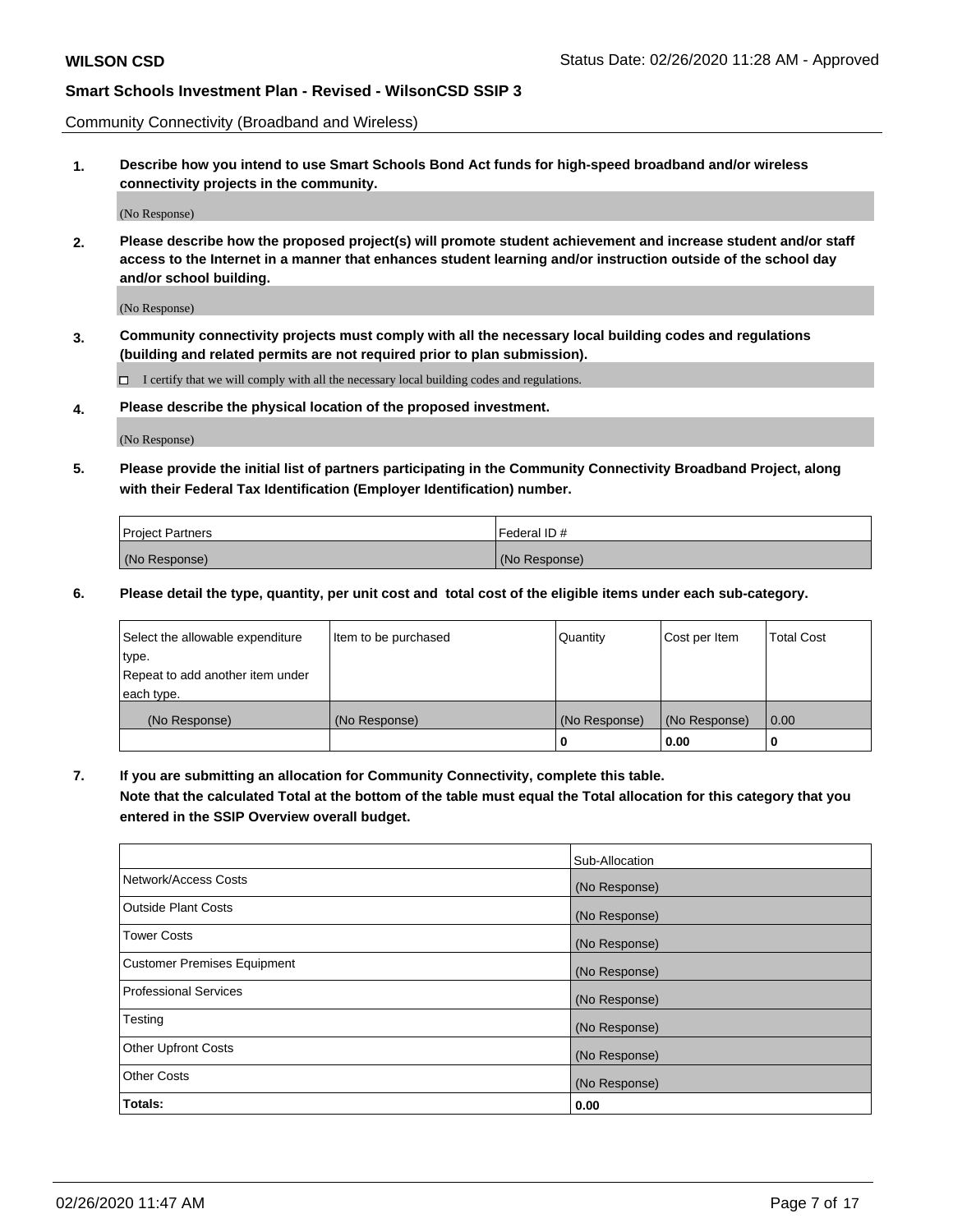#### Classroom Learning Technology

**1. In order for students and faculty to receive the maximum benefit from the technology made available under the Smart Schools Bond Act, their school buildings must possess sufficient connectivity infrastructure to ensure that devices can be used during the school day. Smart Schools Investment Plans must demonstrate that sufficient infrastructure that meets the Federal Communications Commission's 100 Mbps per 1,000 students standard currently exists in the buildings where new devices will be deployed, or is a planned use of a portion of Smart Schools Bond Act funds, or is under development through another funding source. Smart Schools Bond Act funds used for technology infrastructure or classroom technology investments must increase the number of school buildings that meet or exceed the minimum speed standard of 100 Mbps per 1,000 students and staff within 12 months. This standard may be met on either a contracted 24/7 firm service or a "burstable" capability. If the standard is met under the burstable criteria, it must be:**

**1. Specifically codified in a service contract with a provider, and**

**2. Guaranteed to be available to all students and devices as needed, particularly during periods of high demand, such as computer-based testing (CBT) periods.**

**Please describe how your district already meets or is planning to meet this standard within 12 months of plan submission.**

The District currently meets this standard; we have 1 Gbps (1000 mbs) everywhere between buildings, closets, desktops and the internet. By this standard we have enough bandwidth for 10,000 students. Our population including staff, faculty and students is currently approximately 1427 which means are within our limits.

- **1a. If a district believes that it will be impossible to meet this standard within 12 months, it may apply for a waiver of this requirement, as described on the Smart Schools website. The waiver must be filed and approved by SED prior to submitting this survey.**
	- By checking this box, you are certifying that the school district has an approved waiver of this requirement on file with the New York State Education Department.
- **2. Connectivity Speed Calculator (Required). If the district currently meets the required speed, enter "Currently Met" in the last box: Expected Date When Required Speed Will be Met.**

|                  | l Number of<br>Students | Required Speed<br>lin Mbps | Current Speed in<br><b>Mbps</b> | <b>Expected Speed</b><br>to be Attained | Expected Date<br>When Required          |
|------------------|-------------------------|----------------------------|---------------------------------|-----------------------------------------|-----------------------------------------|
|                  |                         |                            |                                 |                                         | l Within 12 Months ISpeed Will be Met l |
| Calculated Speed | 1.172                   | 117.20                     | 1000                            | 1000                                    | Currently met                           |

**3. If the district wishes to have students and staff access the Internet from wireless devices within the school building, or in close proximity to it, it must first ensure that it has a robust Wi-Fi network in place that has sufficient bandwidth to meet user demand.**

**Please describe how you have quantified this demand and how you plan to meet this demand.**

In analyzing our bandwidth usage reports we regularly use much less than half of what is available. A report from November of 2016 indicated that we average 24 Mbps. This is approximately 40:1 of our bandwidth on average. While there are spikes and times of higher usage, this is the norm for our district. This is monitored regularly through our managed service team at Erie 1 Boces.

**4. All New York State public school districts are required to complete and submit an Instructional Technology Plan survey to the New York State Education Department in compliance with Section 753 of the Education Law and per Part 100.12 of the Commissioner's Regulations.**

**Districts that include educational technology purchases as part of their Smart Schools Investment Plan must have a submitted and approved Instructional Technology Plan survey on file with the New York State Education Department.**

By checking this box, you are certifying that the school district has an approved Instructional Technology Plan survey on file with the New York State Education Department.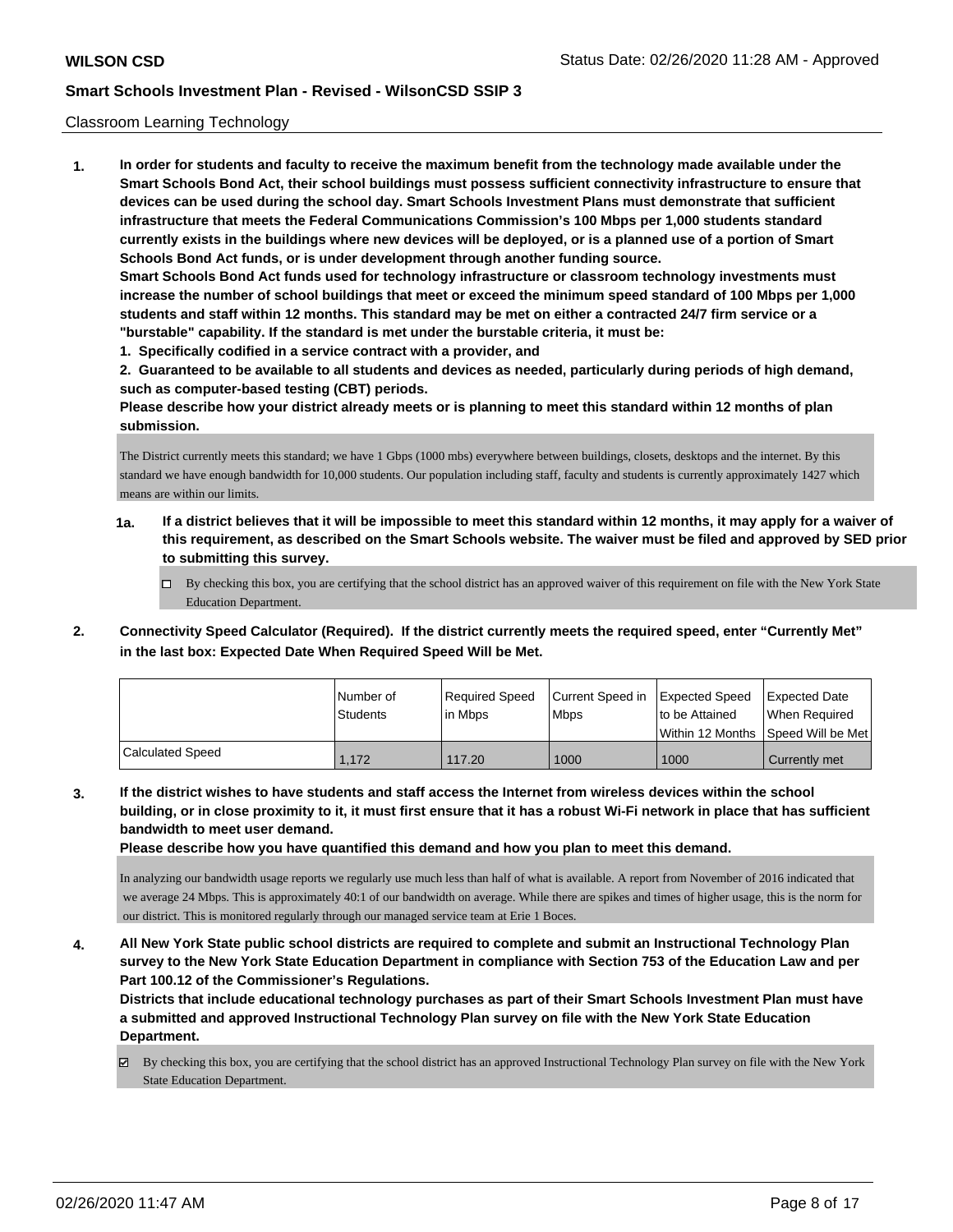### Classroom Learning Technology

**5. Describe the devices you intend to purchase and their compatibility with existing or planned platforms or systems. Specifically address the adequacy of each facility's electrical, HVAC and other infrastructure necessary to install and support the operation of the planned technology.**

Wilson Central Schools has kept the electrical and other infrastructural needs of their building current through a series of capitol projects. The electrical service in all classroom far exceeds any requirements of the chromebooks, iPads, laptops, Samsung Galaxy tablets or desktop computers contained in this project.

The interactive displays included in this proposal are replacements for interactive white boards that exist and will not add any additional requirements. The Casio ceiling mounted projectors are replacements and will actually draw less power than the units that they are replacing. The printers being purchased do not require anything but a standard electrical outlet, and the Wacom tablet requires no power as it draws its' power from the device it is hooked to.

There are no actions required for this project.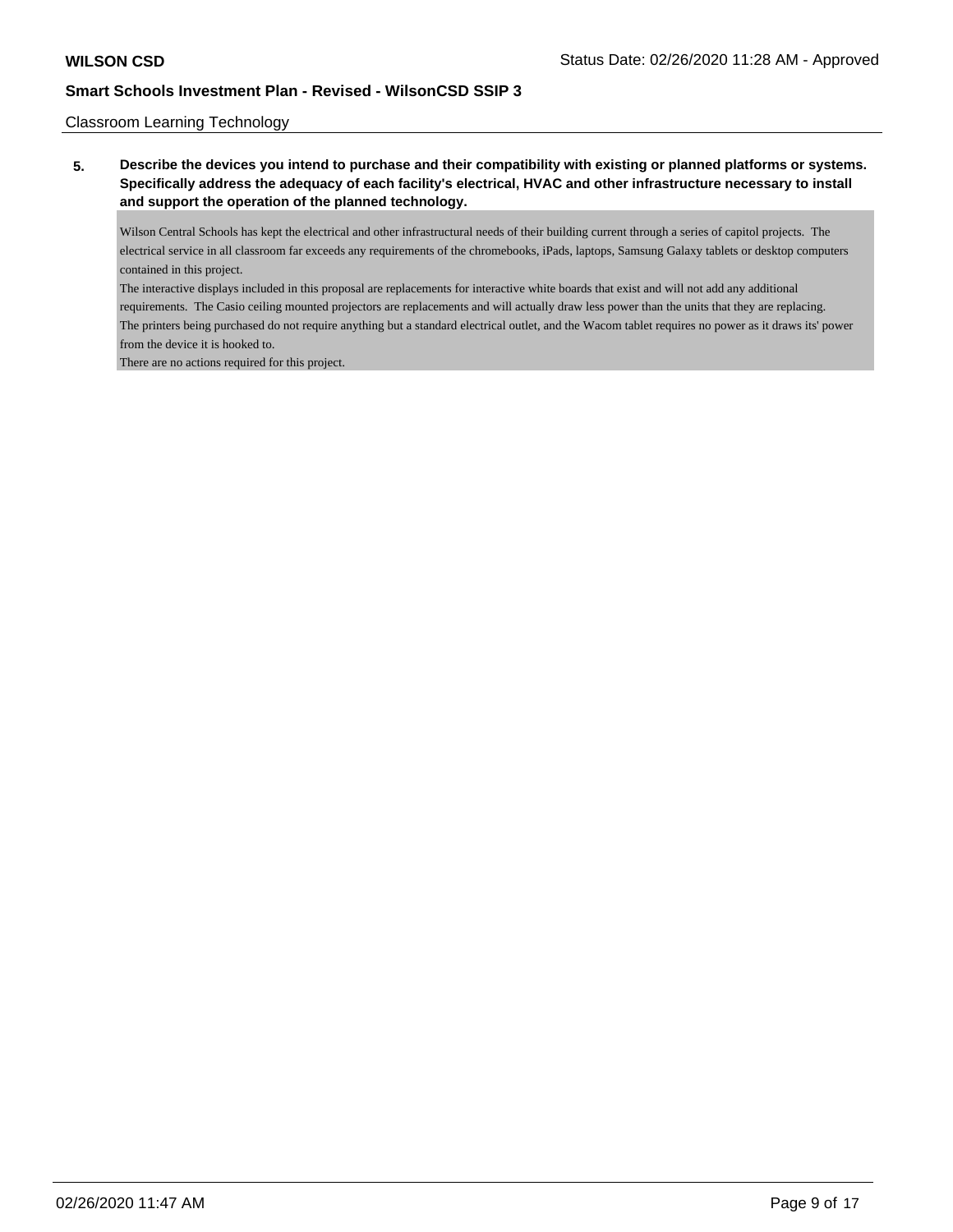#### Classroom Learning Technology

- **6. Describe how the proposed technology purchases will:**
	- **> enhance differentiated instruction;**
	- **> expand student learning inside and outside the classroom;**
	- **> benefit students with disabilities and English language learners; and**
	- **> contribute to the reduction of other learning gaps that have been identified within the district.**

**The expectation is that districts will place a priority on addressing the needs of students who struggle to succeed in a rigorous curriculum. Responses in this section should specifically address this concern and align with the district's Instructional Technology Plan (in particular Question 2 of E. Curriculum and Instruction: "Does the district's instructional technology plan address the needs of students with disabilities to ensure equitable access to instruction, materials and assessments?" and Question 3 of the same section: "Does the district's instructional technology plan address the provision of assistive technology specifically for students with disabilities to ensure access to and participation in the general curriculum?")**

**In addition, describe how the district ensures equitable access to instruction, materials and assessments and participation in the general curriculum for both SWD and English Language Learners/Multilingual Learners (ELL/MLL) students.**

#### Enhance differentiated instruction

 Our proposed technology purchases will lead to an increased presence of technology district wide. Interactive wall devices, content specific devices and individualized technology for students will, in their general nature, allow for differentiated instruction. Teachers are working tirelessly on developing lessons that use the collaborative and supportive features of Google Apps for Educators in order to ensure all students are learning appropriately at their level. Formative and summative assessment tools and data are used to continuously ensure gaps in student learning are addressed. These purchased devices will allow this to happen in greater capacities.

 In the primary classroom setting, touch-screen devices will give students the capacity to easily access the internet, educational applications as well as personalize learning for diversity, including dual language learners. The devices can help them learn new skills and become familiar with routines, activities, research and applications that teachers can use to determine the best match for daily use by individual students. Using these devices will allow for audio and photo input as well as enhancing feedback. These devices will allow teachers to be intentional about the work of the primary students.

 As students grow, we want their devices to grow with them. In the intermediate, middle and high school grade levels, we are increasing the number of chromebooks that will be available for student use. They will develop word processing, research and presentation skills using real-world technology. Teachers will be able to monitor children's engagement and interest levels and this technology will be an excellent resource to meet identified educational and life goals for a child or any group of children, again adding the capacity for differentiated instruction, contributing to the reduction of other learning gaps that have been identified within the district.

Expand student learning inside and outside the classroom

 The implementation of handheld devices, interactive wall devices and content specific technology will undoubtedly expand student learning inside and outside the classroom. Within the classroom, students will have more access to devices which instantly connect them to the world around them. Beyond the classroom, students will be able to apply these technology-based skills in real life situations.

Benefit students with disabilities and ELLs

 Specific technology purchases will be allocated to teachers of students with disabilities and ELLs as well as the students themselves. Many of the tools associated with these devices can help reduce the gaps created by learning disabilities. Speech to text, text to print, translation apps and even the simple task of enlarging text will allow students and teachers greater accessibility in the classroom.

Contribute to the reduction of other learning gaps that have been identified within the district

 Teachers and support staff maintain formative and summative assessment data that are reviewed regularly in order to identify gaps in learning. They meet on a regular basis to discuss student data, progress and to identify services needed as well as collaborate to ensure support providers are working together to enable students to meet academic achievement standards. This RTI program can only be enhanced by providing teachers and support staff with instructional technology as well as providing students with increased opportunities to utilize programs and devices that meet their needs individually.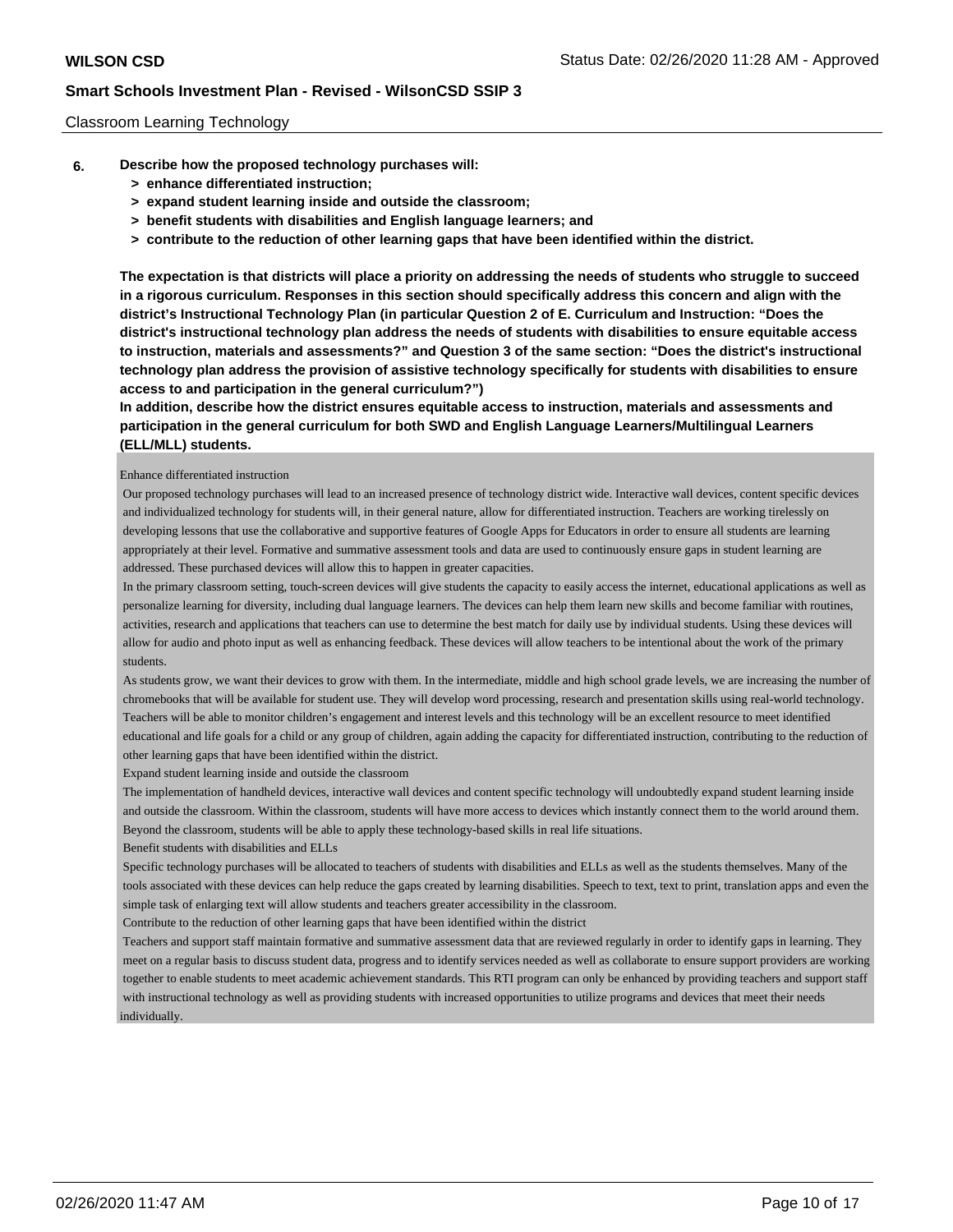Classroom Learning Technology

## **7. Where appropriate, describe how the proposed technology purchases will enhance ongoing communication with parents and other stakeholders and help the district facilitate technology-based regional partnerships, including distance learning and other efforts.**

Google Apps for Education improves collaboration and communication between faculty, parents, and students. Faculty will be able to access their accounts from devices anywhere which will allow better home-school communications. Devices we provide will help students view and submit assignments on campus as well as open the possibility of accessing their accounts from external locations as well. There is countless potential for regional partnerships through local universities, Orleans-Niagara and Erie 1 BOCES and any program that may be offered on-line. These purchases will open the door to many new pathways for success.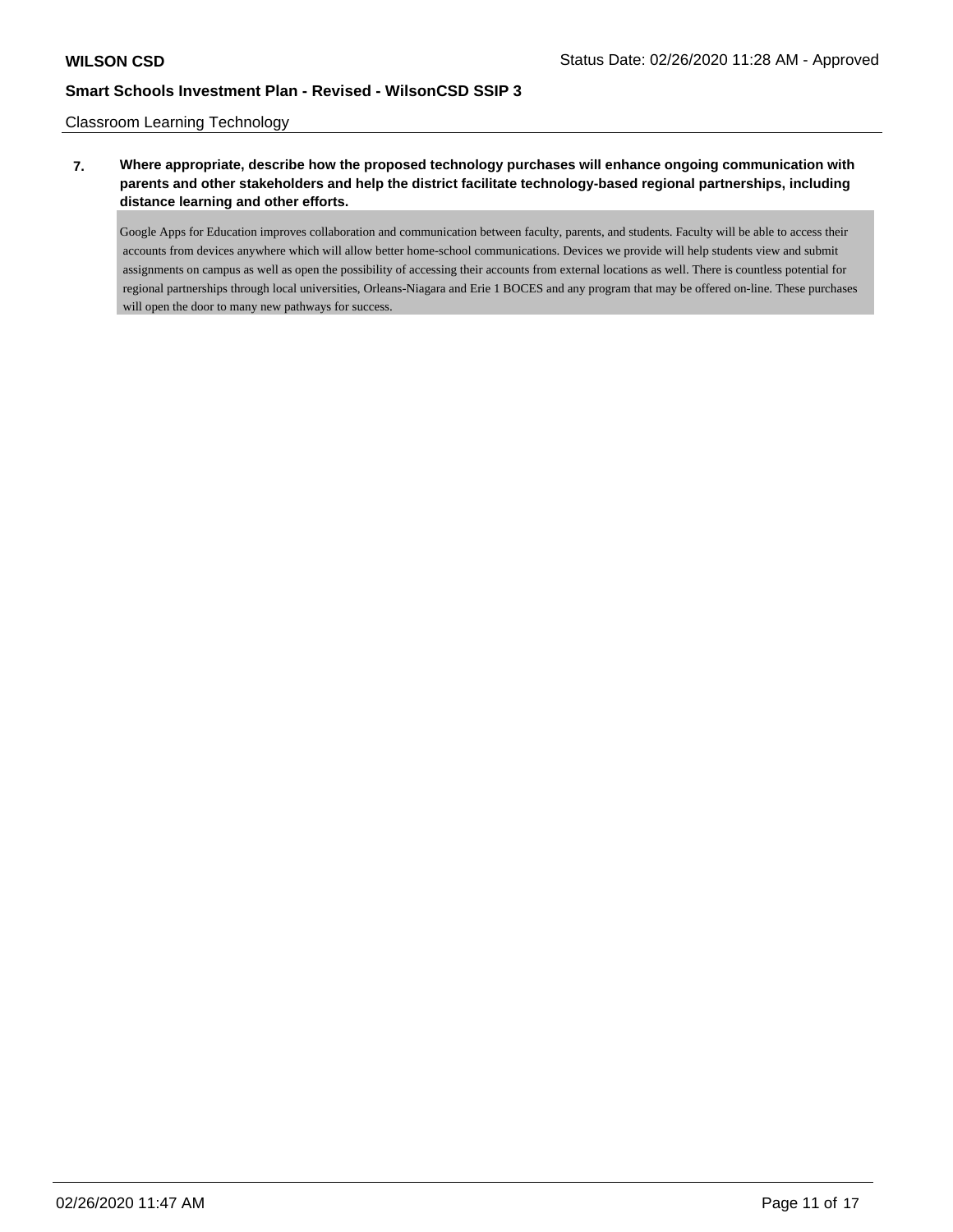#### Classroom Learning Technology

**8. Describe the district's plan to provide professional development to ensure that administrators, teachers and staff can employ the technology purchased to enhance instruction successfully.**

**Note: This response should be aligned and expanded upon in accordance with your district's response to Question 1 of F. Professional Development of your Instructional Technology Plan: "Please provide a summary of professional development offered to teachers and staff, for the time period covered by this plan, to support technology to enhance teaching and learning. Please include topics, audience and method of delivery within your summary."**

The Wilson Central School District believes that in order to prepare our students for participation in the future workforce, educators must be proficient with technology. As a result, technology staff development is a high priority. Our goal is support all students and staff in achieving basic competencies and encourage efforts aimed at the innovative use of technology in the classroom and throughout the district. Mandatory Individual and Building-Guided Staff Development

All teachers must complete a minimum of 20 hours of staff development annually. Each teacher submits a proposal for staff development which is reviewed by designated district staff to ensure it meets standards of quality and rigour. At the close of the year each teacher submits an assessment on the impact of their staff development on classroom instruction.

New Employee Training

The district launched an initiative for New Employee Training at the beginning of the 2018-2019 school year. Prior to the start of the new school year new employees receive training in basic computer skills such as creating and managing folders and files; trouble-shooting common problems; connecting to wireless network; navigating the internet; understanding the Acceptable Use Policy; practical use of word processing and spreadsheet applications. Being a Google district teachers are also trained in basic G Suite functions as well.

On-going Staff Training

Throughout the year a variety of training is offered to staff. District Superintendent's Conference days are often a venue to provide large group training. In addition, training is routinely offered both during the school day as well as before and after school, in either a small-group or one-on-one setting. Staff members - including administrators and support staff - are encouraged to submit requests for training which is then coordinated by the Technology Facilitator. The training is conducted by:

• BOCES curriculum developers

• Content specialists

• CSLO Technology specialists

• Erie1 BOCES RIC support

• O-N BOCES support

• Webinars

• District staff and technology facilitator Examples of such training have included: Powerschool Google Classroom Kahoot Quizlet MS Word and Excel Google Sheets and Forms Blackboard Turn It In Plickers SmartNotebook Cleartouch Note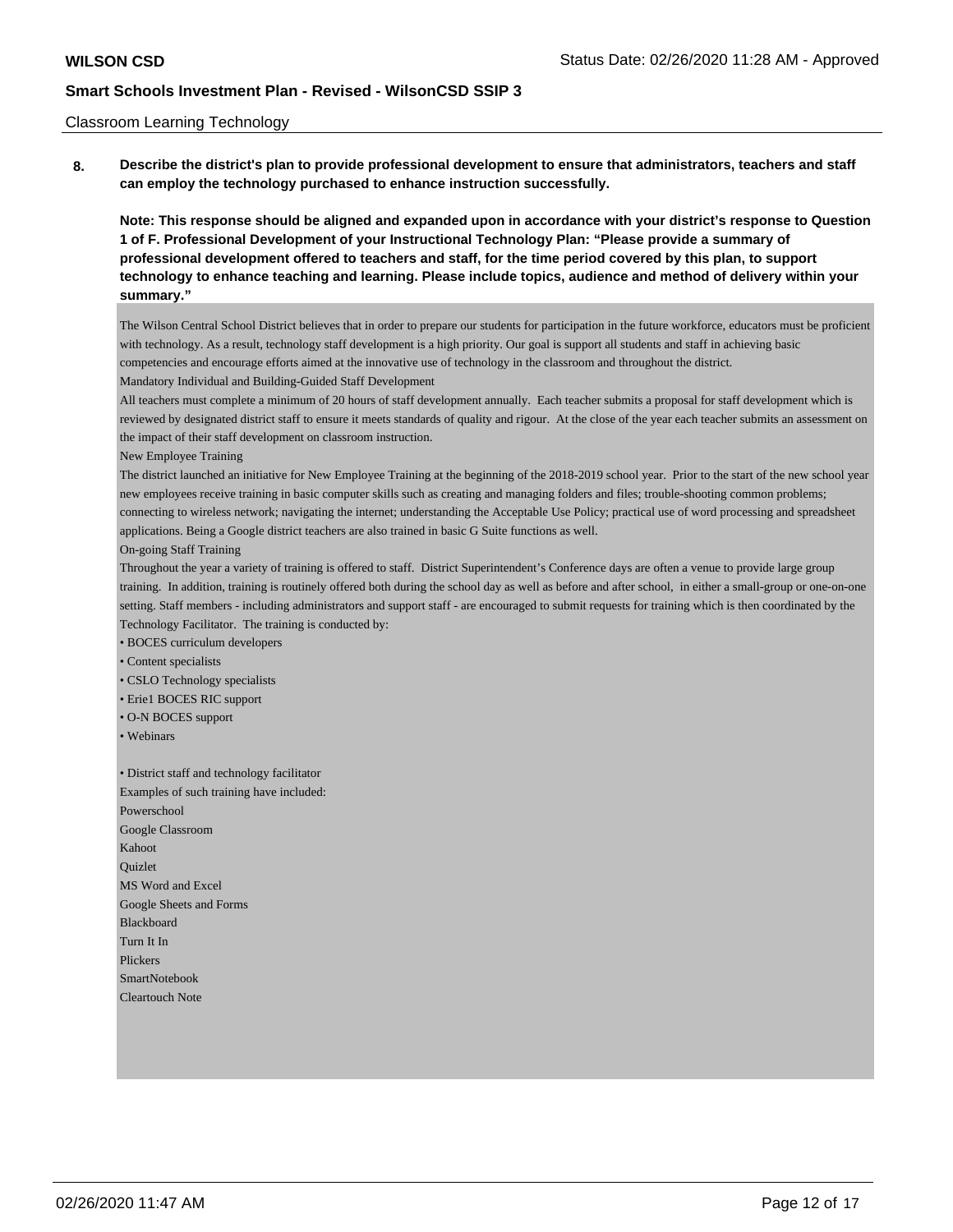#### Classroom Learning Technology

**9. Districts must contact one of the SUNY/CUNY teacher preparation programs listed on the document on the left side of the page that supplies the largest number of the district's new teachers to request advice on innovative uses and best practices at the intersection of pedagogy and educational technology.**

By checking this box, you certify that you have contacted the SUNY/CUNY teacher preparation program that supplies the largest number of your new teachers to request advice on these issues.

**9a. Please enter the name of the SUNY or CUNY Institution that you contacted.**

SUNY Buffalo

**9b. Enter the primary Institution phone number.**

716-878-4000

**9c. Enter the name of the contact person with whom you consulted and/or will be collaborating with on innovative uses of technology and best practices.**

Lee Pierce

**10. To ensure the sustainability of technology purchases made with Smart Schools funds, districts must demonstrate a long-term plan to maintain and replace technology purchases supported by Smart Schools Bond Act funds. This sustainability plan shall demonstrate a district's capacity to support recurring costs of use that are ineligible for Smart Schools Bond Act funding such as device maintenance, technical support, Internet and wireless fees, maintenance of hotspots, staff professional development, building maintenance and the replacement of incidental items. Further, such a sustainability plan shall include a long-term plan for the replacement of purchased devices and equipment at the end of their useful life with other funding sources.**

By checking this box, you certify that the district has a sustainability plan as described above.

**11. Districts must ensure that devices purchased with Smart Schools Bond funds will be distributed, prepared for use, maintained and supported appropriately. Districts must maintain detailed device inventories in accordance with generally accepted accounting principles.**

By checking this box, you certify that the district has a distribution and inventory management plan and system in place.

**12. Please detail the type, quantity, per unit cost and total cost of the eligible items under each sub-category.**

| Select the allowable expenditure<br>type.<br>Repeat to add another item under<br>each type. | Item to be Purchased                                      | Quantity | Cost per Item | <b>Total Cost</b> |
|---------------------------------------------------------------------------------------------|-----------------------------------------------------------|----------|---------------|-------------------|
| <b>Tablet Computers</b>                                                                     | WaCom Infocus ProPen Touch Tabliet                        | 1        | 250.00        | 250.00            |
| <b>Other Costs</b>                                                                          | Epson ET ET2550 Printer                                   | 1        | 150.00        | 150.00            |
| <b>Desktop Computers</b>                                                                    | Mac Pro 15 with 15 inch monitor                           | 1        | 2,500.00      | 2,500.00          |
| <b>Other Costs</b>                                                                          | Optoma ZU850 WUXGA Large group<br>instructional Projector | 2        | 10,000.00     | 20,000.00         |
| <b>Other Costs</b>                                                                          | Casio XJ-V2 bulbless classroom<br>projector               | 31       | 470.00        | 14,570.00         |
| <b>Other Costs</b>                                                                          | Chrome Book charging Carts                                | 14       | 1,500.00      | 21,000.00         |
| <b>Tablet Computers</b>                                                                     | Apple iPads with WiFi, 128GB                              | 10       | 400.00        | 4,000.00          |
| <b>Laptop Computers</b>                                                                     | High Resolution Dell XPS9560                              | 1        | 1,100.00      | 1,100.00          |
| <b>Other Costs</b>                                                                          | Mac Display Screen                                        |          | 100.00        | 100.00            |
| <b>Laptop Computers</b>                                                                     | <b>Chrome Books</b>                                       | 410      | 250.00        | 102,500.00        |
| Interactive Whiteboards                                                                     | Cleartouch Interactive White Boards                       | 23       | 5,533.00      | 127,259.00        |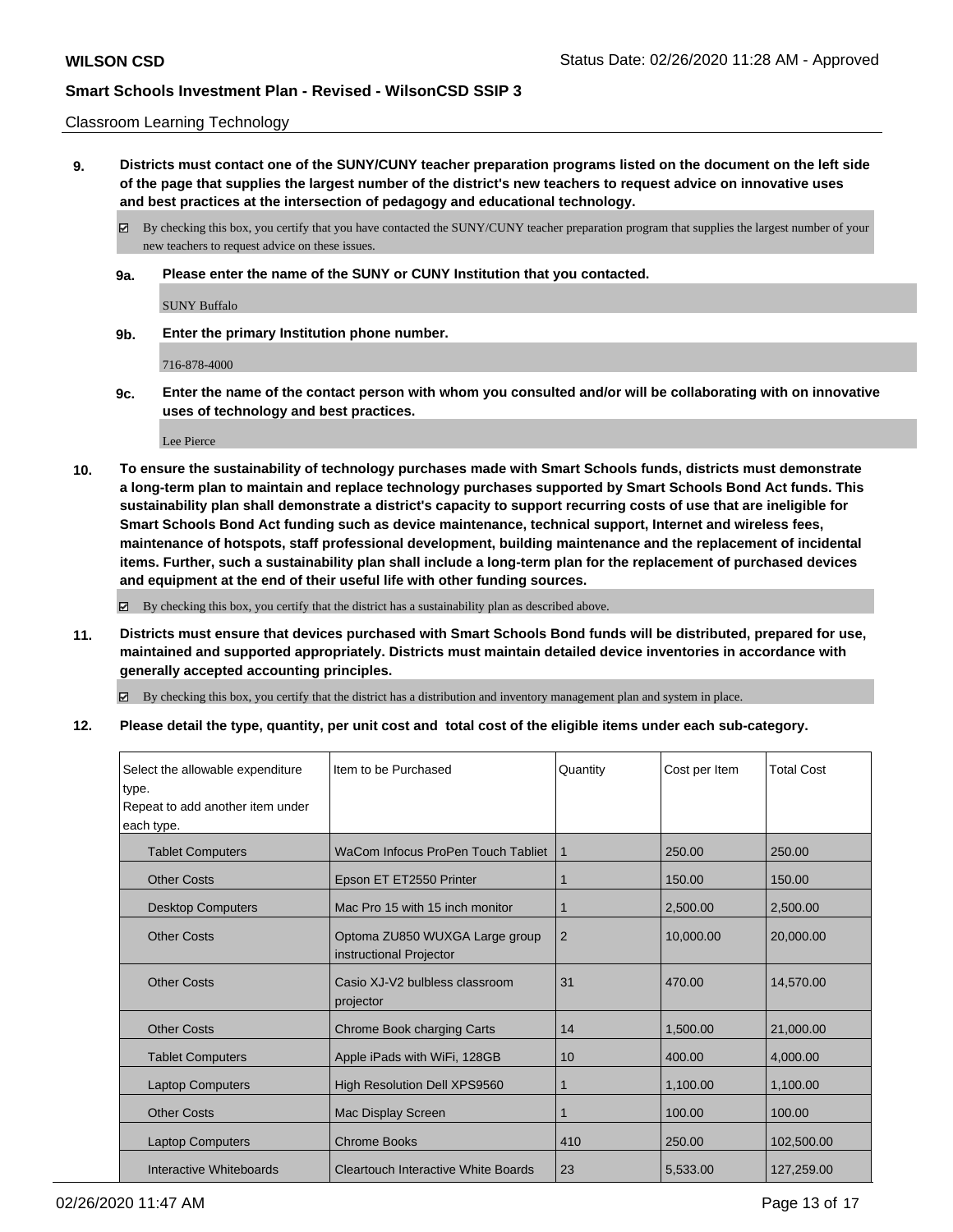## Classroom Learning Technology

| Select the allowable expenditure | Item to be Purchased           | Quantity | Cost per Item | <b>Total Cost</b> |
|----------------------------------|--------------------------------|----------|---------------|-------------------|
| type.                            |                                |          |               |                   |
| Repeat to add another item under |                                |          |               |                   |
| each type.                       |                                |          |               |                   |
| <b>Tablet Computers</b>          | Samsung Galaxy 9,6 inch Tablet | 3        | 200.00        | 600.00            |
| <b>Other Costs</b>               | HP Office Jet 7740 Printer     |          | 150.00        | 150.00            |
|                                  |                                | 499      | 22,603.00     | 294,179           |

## **13. Final 2014-15 BEDS Enrollment to calculate Nonpublic Sharing Requirement (no changes allowed.)**

|            | l Public Enrollment | Nonpublic Enrollment | Total Enrollment | Nonpublic<br>l Percentage |
|------------|---------------------|----------------------|------------------|---------------------------|
| Enrollment | 1,181               |                      | 1.181.00         | 0.00                      |

## **14. If you are submitting an allocation for Classroom Learning Technology complete this table.**

|                          | Public School Sub-Allocation | <b>Estimated Nonpublic Loan</b><br>Amount<br>(Based on Percentage Above) | <b>Estimated Total Public and</b><br>Nonpublic Sub-Allocation |
|--------------------------|------------------------------|--------------------------------------------------------------------------|---------------------------------------------------------------|
| Interactive Whiteboards  | 127,259.00                   | 0.00                                                                     | 127,259.00                                                    |
| <b>Computer Servers</b>  | 0.00                         | 0.00                                                                     | 0.00                                                          |
| <b>Desktop Computers</b> | 2,500.00                     | 0.00                                                                     | 2,500.00                                                      |
| <b>Laptop Computers</b>  | 103,600.00                   | 0.00                                                                     | 103,600.00                                                    |
| <b>Tablet Computers</b>  | 4,850.00                     | 0.00                                                                     | 4,850.00                                                      |
| <b>Other Costs</b>       | 55,970.00                    | 0.00                                                                     | 55,970.00                                                     |
| Totals:                  | 294,179.00                   | 0                                                                        | 294,179                                                       |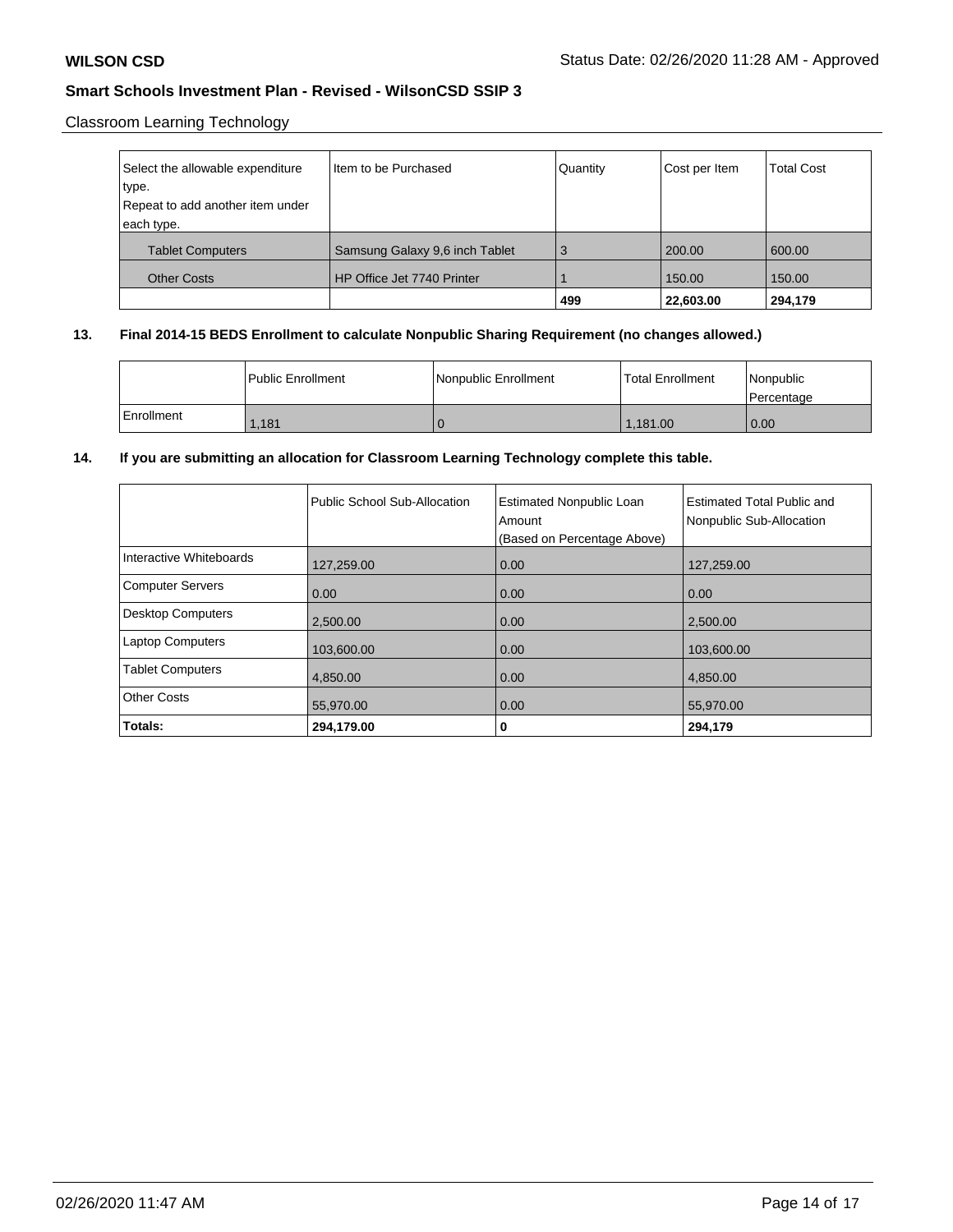#### Pre-Kindergarten Classrooms

**1. Provide information regarding how and where the district is currently serving pre-kindergarten students and justify the need for additional space with enrollment projections over 3 years.**

(No Response)

- **2. Describe the district's plan to construct, enhance or modernize education facilities to accommodate prekindergarten programs. Such plans must include:**
	- **Specific descriptions of what the district intends to do to each space;**
	- **An affirmation that new pre-kindergarten classrooms will contain a minimum of 900 square feet per classroom;**
	- **The number of classrooms involved;**
	- **The approximate construction costs per classroom; and**
	- **Confirmation that the space is district-owned or has a long-term lease that exceeds the probable useful life of the improvements.**

(No Response)

**3. Smart Schools Bond Act funds may only be used for capital construction costs. Describe the type and amount of additional funds that will be required to support ineligible ongoing costs (e.g. instruction, supplies) associated with any additional pre-kindergarten classrooms that the district plans to add.**

(No Response)

**4. All plans and specifications for the erection, repair, enlargement or remodeling of school buildings in any public school district in the State must be reviewed and approved by the Commissioner. Districts that plan capital projects using their Smart Schools Bond Act funds will undergo a Preliminary Review Process by the Office of Facilities Planning.**

**Please indicate on a separate row each project number given to you by the Office of Facilities Planning.**

| Project Number |  |
|----------------|--|
| (No Response)  |  |
|                |  |

**5. Please detail the type, quantity, per unit cost and total cost of the eligible items under each sub-category.**

| Select the allowable expenditure | Item to be purchased | Quantity      | Cost per Item | <b>Total Cost</b> |
|----------------------------------|----------------------|---------------|---------------|-------------------|
| 'type.                           |                      |               |               |                   |
| Repeat to add another item under |                      |               |               |                   |
| each type.                       |                      |               |               |                   |
| (No Response)                    | (No Response)        | (No Response) | (No Response) | 0.00              |
|                                  |                      | U             | 0.00          |                   |

**6. If you have made an allocation for Pre-Kindergarten Classrooms, complete this table. Note that the calculated Total at the bottom of the table must equal the Total allocation for this category that you entered in the SSIP Overview overall budget.**

|                                          | Sub-Allocation |
|------------------------------------------|----------------|
| Construct Pre-K Classrooms               | (No Response)  |
| Enhance/Modernize Educational Facilities | (No Response)  |
| <b>Other Costs</b>                       | (No Response)  |
| Totals:                                  | 0.00           |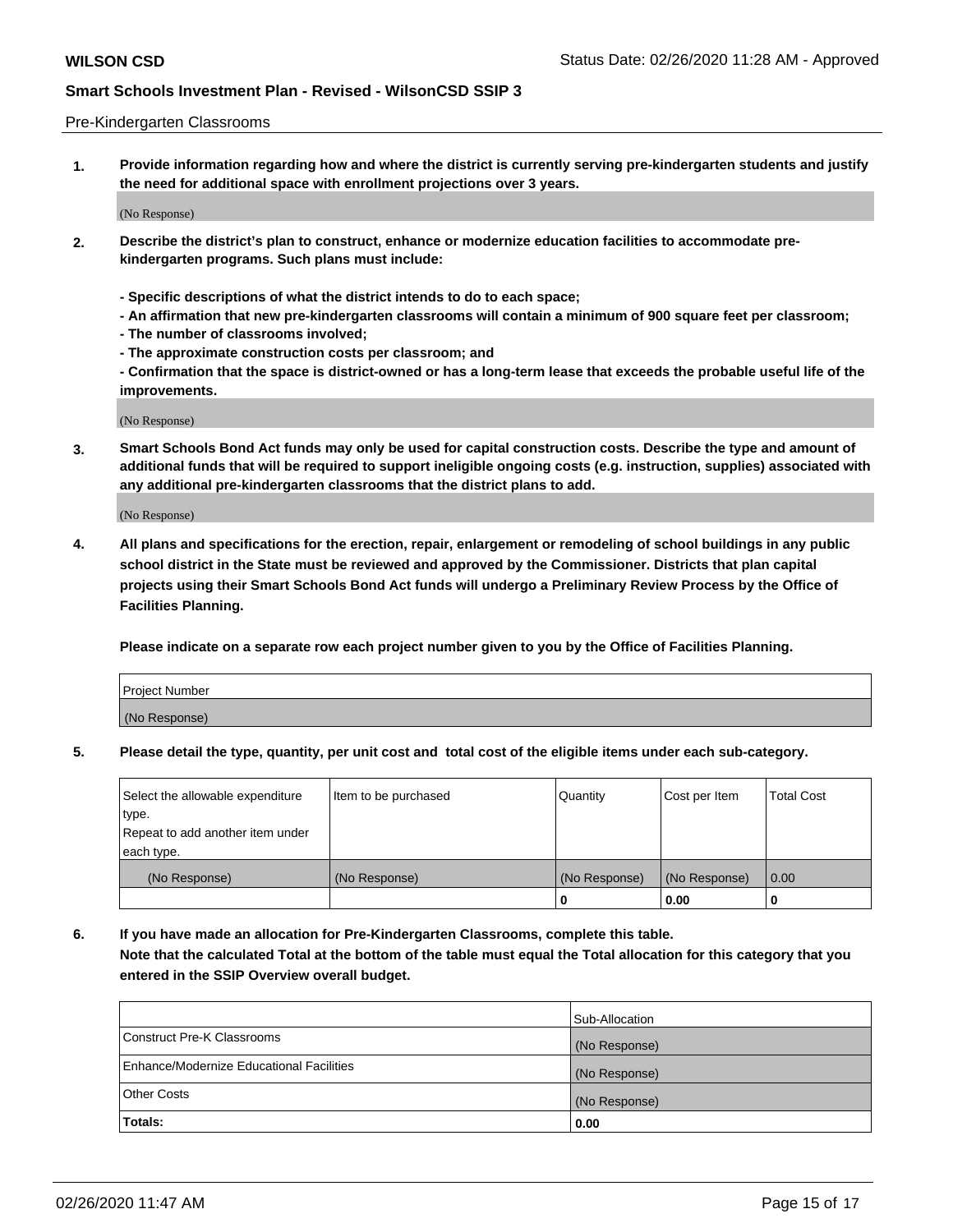Replace Transportable Classrooms

**1. Describe the district's plan to construct, enhance or modernize education facilities to provide high-quality instructional space by replacing transportable classrooms.**

(No Response)

**2. All plans and specifications for the erection, repair, enlargement or remodeling of school buildings in any public school district in the State must be reviewed and approved by the Commissioner. Districts that plan capital projects using their Smart Schools Bond Act funds will undergo a Preliminary Review Process by the Office of Facilities Planning.**

**Please indicate on a separate row each project number given to you by the Office of Facilities Planning.**

| Project Number |  |
|----------------|--|
|                |  |
|                |  |
|                |  |
| (No Response)  |  |
|                |  |
|                |  |

**3. For large projects that seek to blend Smart Schools Bond Act dollars with other funds, please note that Smart Schools Bond Act funds can be allocated on a pro rata basis depending on the number of new classrooms built that directly replace transportable classroom units.**

**If a district seeks to blend Smart Schools Bond Act dollars with other funds describe below what other funds are being used and what portion of the money will be Smart Schools Bond Act funds.**

(No Response)

**4. Please detail the type, quantity, per unit cost and total cost of the eligible items under each sub-category.**

| Select the allowable expenditure | Item to be purchased | Quantity      | Cost per Item | Total Cost |
|----------------------------------|----------------------|---------------|---------------|------------|
| ∣type.                           |                      |               |               |            |
| Repeat to add another item under |                      |               |               |            |
| each type.                       |                      |               |               |            |
| (No Response)                    | (No Response)        | (No Response) | (No Response) | 0.00       |
|                                  |                      | u             | 0.00          |            |

**5. If you have made an allocation for Replace Transportable Classrooms, complete this table. Note that the calculated Total at the bottom of the table must equal the Total allocation for this category that you entered in the SSIP Overview overall budget.**

|                                                | Sub-Allocation |
|------------------------------------------------|----------------|
| Construct New Instructional Space              | (No Response)  |
| Enhance/Modernize Existing Instructional Space | (No Response)  |
| Other Costs                                    | (No Response)  |
| Totals:                                        | 0.00           |